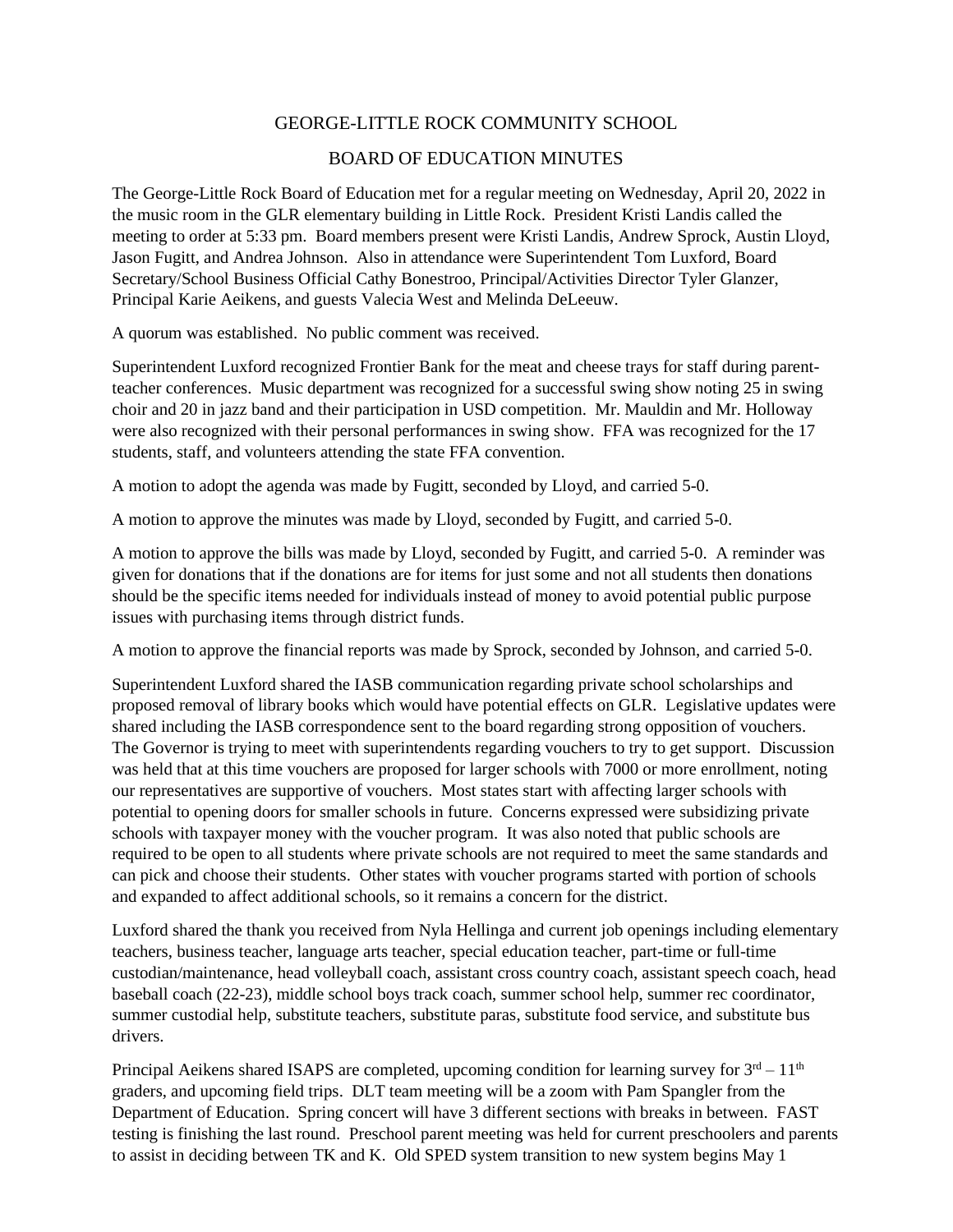entering IEPs in new Achieve system. GLR is one of earliest in state to use the new system. New system will allow parent access to live data on their students.

Principal Glanzer shared ISAPS still working with a few students, condition for learning survey with the ESSA report card, and parent teacher conferences reporting good participation. Forty-five students participated in a virtual Auschwitz tour with Mrs. Sandbulte and Mrs. Luxford with positive responses heard. 8<sup>th</sup> graders participated in career day as part of Mr. Helkenn's exploratory class. Field trips upcoming are 8<sup>th</sup> graders to the Omaha Zoo, 7<sup>th</sup> graders to Blood Run, and 6<sup>th</sup> graders to Lake Pahoja. New blinds are up in the MS math room and stage curtain rep was on site today for further measurements.

Glanzer's activities report included many track and golf postponements and cancellations due to weather. Swing show was a great show with Mr. Holloway and Mr. Mauldin's participation appreciated and enjoyed. FFA banquet, prom, MS concert, and HS concert combined with awards night are upcoming.

Superintendent Luxford referred to committee members for committee reports. Luxford referred to Sprock for an update on facility committee with no recent meeting but biggest item on agenda as the HVAC system with potential options to borrow against SAVE/LOST funds versus looking at a bond. Hopefully looking at geothermal hybrid option for better return on investment. The geothermal for electric with hybrid for gas boiler to give you the choice with focus on reducing the general fund operating expenses in the future. Bonestroo shared equipment breakdown insurance also possibility to assist the general fund reductions for future repairs but does not cover boilers. Priority list is also being created for other future building improvement projects for a multi-year plan. Luxford shared regarding the financial committee with the HR contract only shared with 2 schools next year instead of the 5 districts. Boyden-Hull was reported to commit to one year. Other districts have dropped sharing with GLR with Luxford sharing hopeful to bring back in future. Change in contract amount or other duties being shifted into HR duties needs to be discussed at upcoming meeting. Program sharing committee will be held with Boyden-Hull April 28. Central Lyon sharing meeting was good with no changes at this time. Girls wrestling may be considered in the future with sanctioning happening at the state level. Possibility of sports medicine trainer for acceleration into program with students going to Central Lyon a couple days per week with a per person cost for strength and agility focus. One question arose regarding conference affiliation stating it has not been further discussed within GLR. Questions were more related to Siouxland Conference in general regarding 10 team make-up. Letter to editor of paper with headlines regarding title was going to be changed. No impression that the paper article was from the sharing meeting. Operational sharing contract will come soon from Sibley-Ocheyedan for buildings shared position.

Landis District 3 resignation was presented effective April 30. Transition of powers was discussed with vice-president becoming president and need for nomination or volunteer for new vice-president. Fugitt volunteered for vice-president position.

Superintendent Luxford shared no comments on conference affiliation at this time with possible discussion later in the year. Board questioned Siouxland Conference timeline with Glanzer sharing bylaws state at least a year in between. Side note was shared that completely restructuring conference baseball and softball schedules as well. Timetable was requested with public comments in the future with public meetings. Discussion was held that extra hours out of classroom is a big concern especially at middle school level as academics need to remain priority. It would be valuable to hear input in a public forum setting. Hurt feelings and still hurt with comments made with some past decisions recognizing the impact that continues. It was noted it is important to hear both sides. Things not considered may be brought up that will help make the decision. More information is needed for the board before making a decision. Facts need to be shared particularly with scheduling along with community and student input plus all the impacts to the district with all data to the board for further discussion. Consistent message with meetings in both communities is needed before decision.